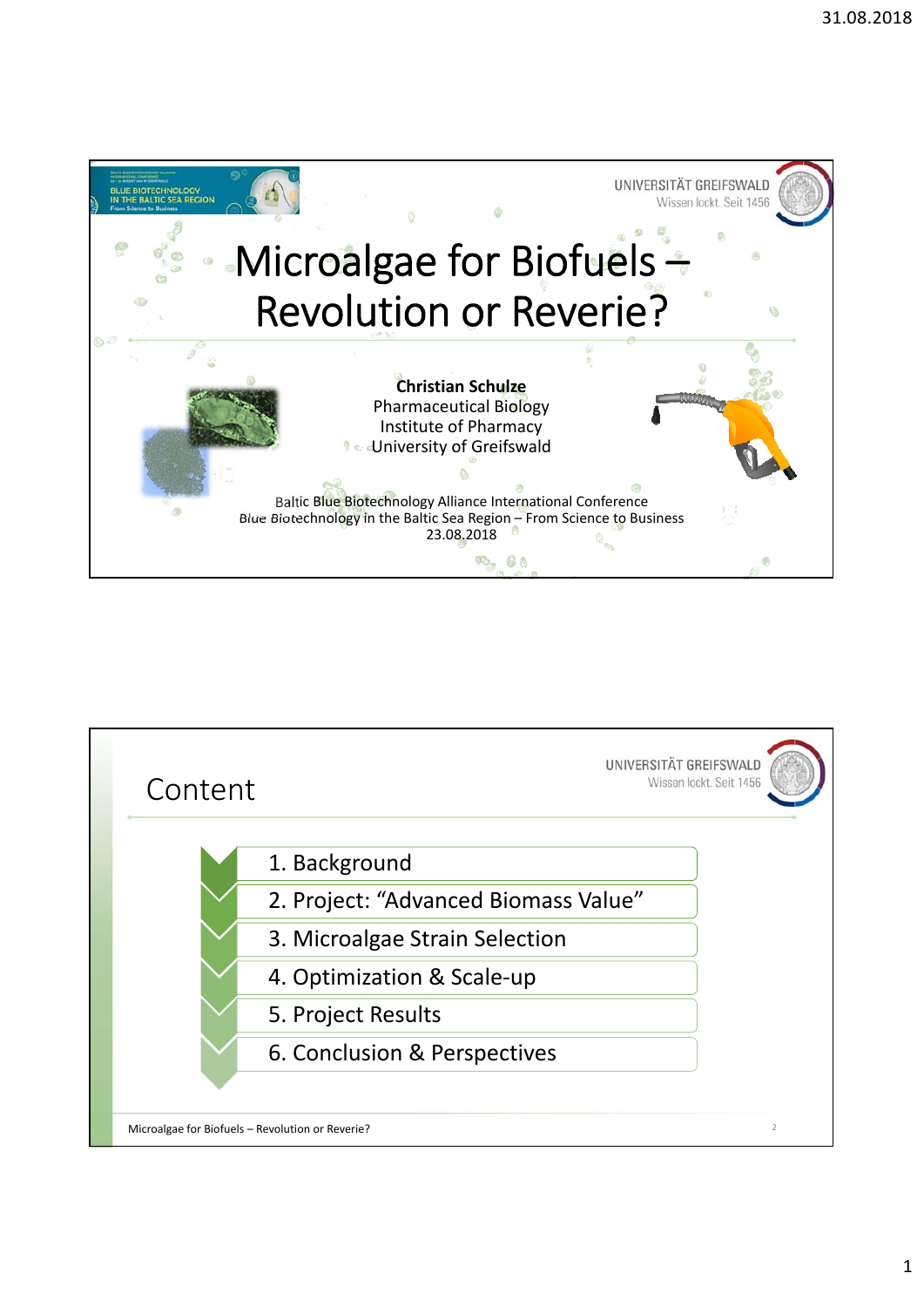

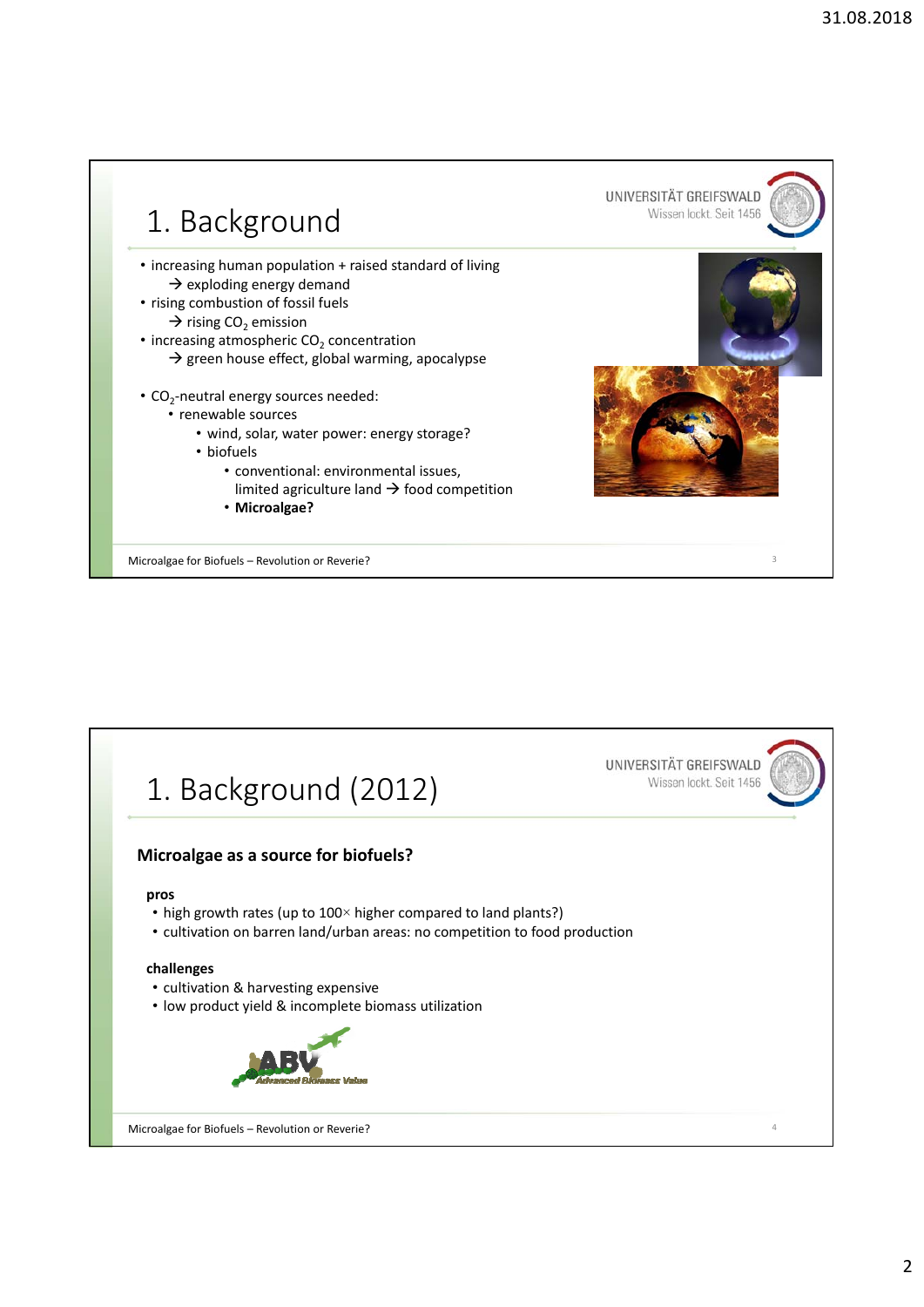

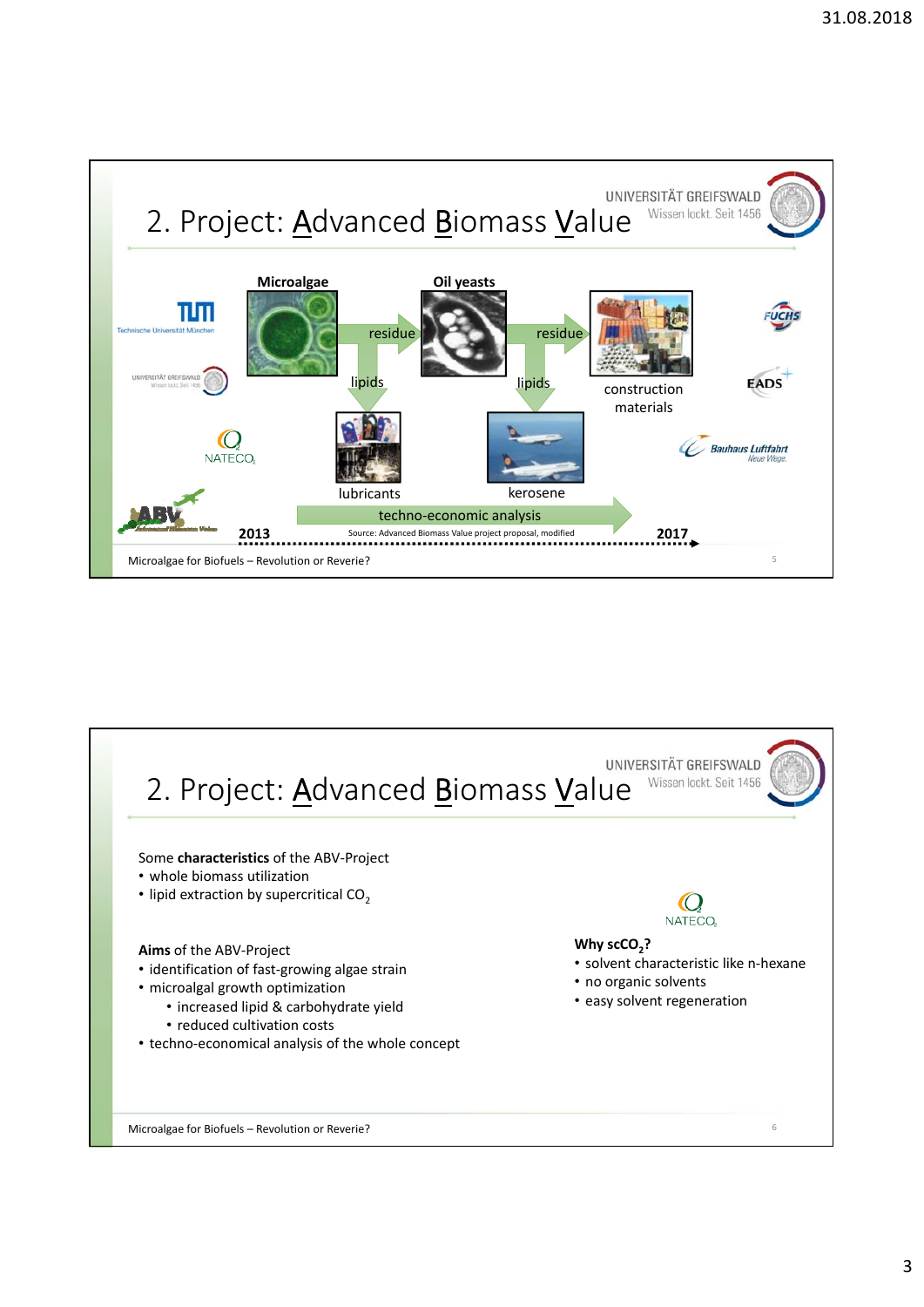

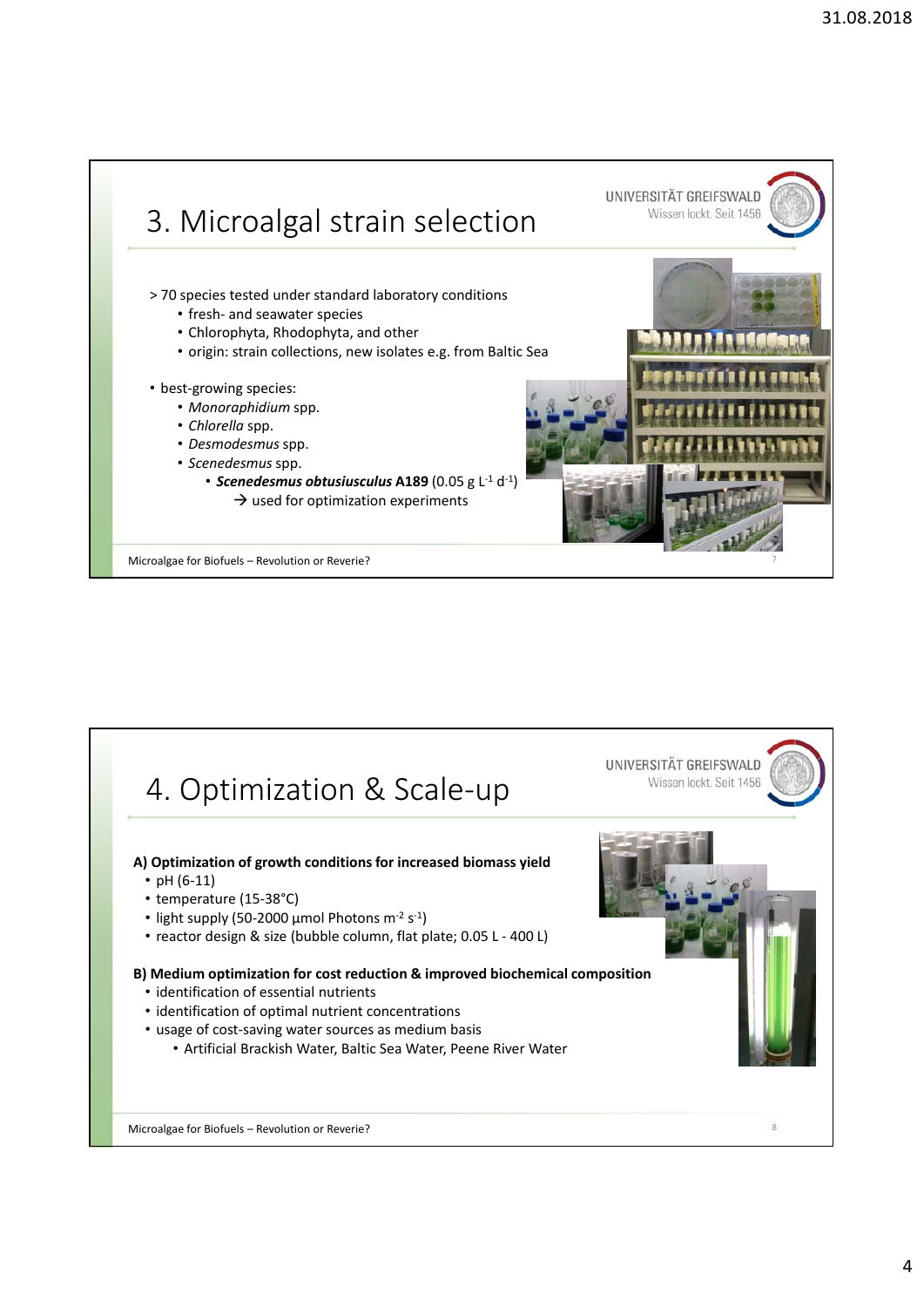

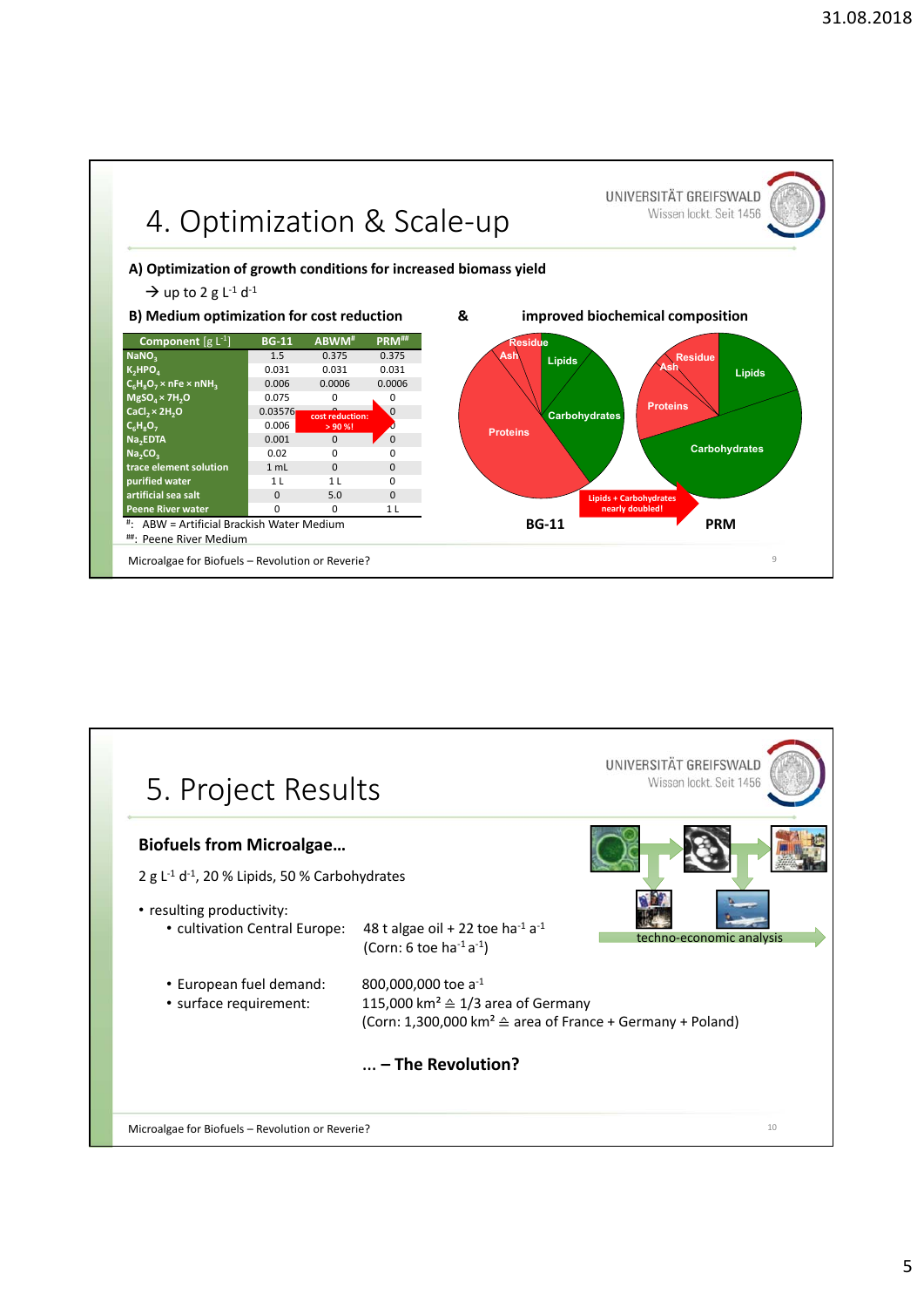|                                                  | 5. Project Results                                                     |                                      | UNIVERSITÄT GREIFSWALD<br>Wissen lockt. Seit 1456 |
|--------------------------------------------------|------------------------------------------------------------------------|--------------------------------------|---------------------------------------------------|
| A) production costs:                             | <b>Biofuels from Microalgae</b><br>• techno-economic analysis results: |                                      |                                                   |
| product                                          | algae-based $[\mathbf{\in} \mathsf{L}^{-1}]$                           | petroleum-based [€ L <sup>-1</sup> ] | techno-economic analysis                          |
| kerosene                                         | 18                                                                     | 0.4                                  |                                                   |
| diesel                                           | 20                                                                     | 0.5                                  |                                                   |
| oil/lubricants                                   | 21                                                                     | $\mathbf{1}$                         |                                                   |
|                                                  |                                                                        |                                      | $ - A$ Reverie?                                   |
| B) CO <sub>2</sub> balance:                      |                                                                        |                                      | $ - A$ Nightmare?                                 |
| product                                          | algae-based [g MJ-1]                                                   | petroleum-based [g MJ-1]             |                                                   |
| kerosene                                         | 270                                                                    | 85                                   |                                                   |
|                                                  |                                                                        |                                      |                                                   |
| Microalgae for Biofuels - Revolution or Reverie? |                                                                        |                                      | 11                                                |

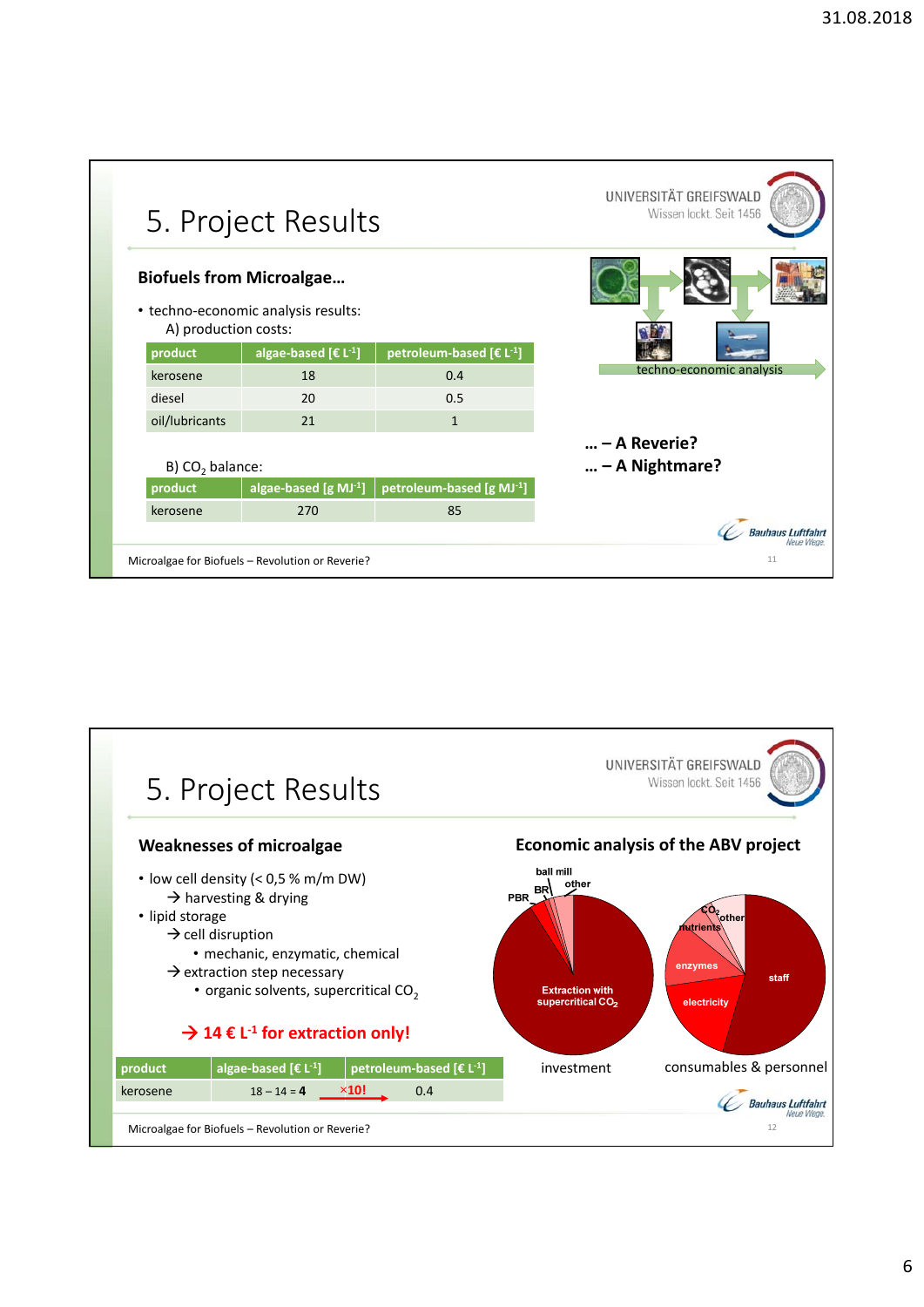